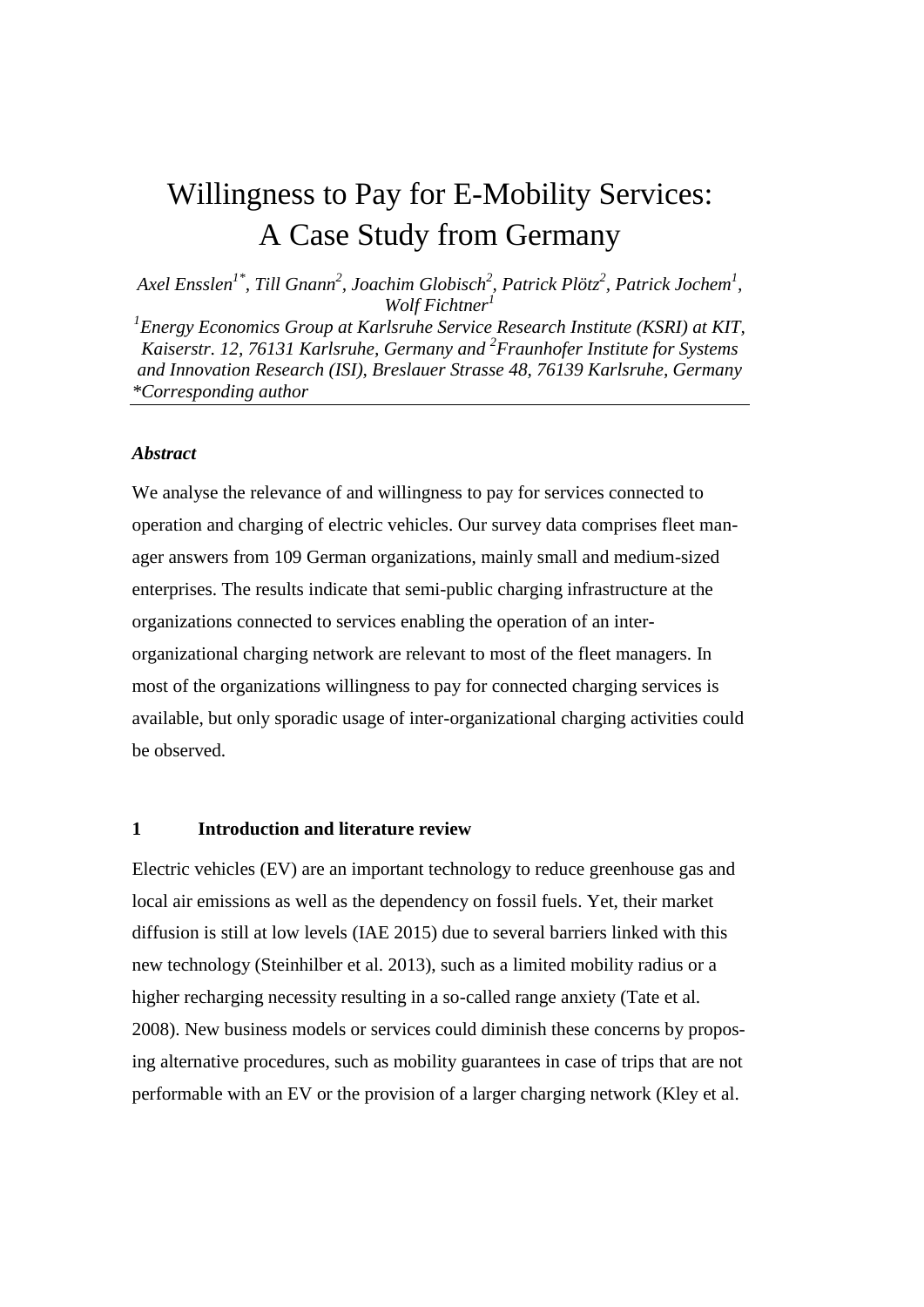2011). While business models or services<sup>1</sup> in the automotive industry are the subject of many papers (see e.g. Tongus and Engvall (2014) for an evaluation of business models and technology development) only some works focus on business models for EV (see Wells (2013) for a review). There are qualitative studies on business models for EV available (e.g. Bohnsack et al. (2012), Piao et al. (2014), Cherubini et al. (2015)). Furthermore, frameworks for EV business models exist (Kley et al. (2011), Stryja et al. (2015), San Roman et al. (2012)). Beyond that specific case studies are evaluated as well (Christensen et al. (2012), Illing et al. (2014), Kosub (2010)). By contrast, this paper determines the current relevance and willingness to pay (WTP) for services provided to commercial EV users. A survey targeting this issue with 109 company car pool managers, who actually procured EV within the project Get eReady, which was scientifically accompanied and partly carried out by the authors of this paper between 2013 and 2015, was performed. Findings of this case study are described in the next section before a conclusion, limitations and a brief outlook are provided.

#### **2 Case study: Project Get eReady**

#### *2.1 Sample description and background information*

The data used in this study was gathered in an online survey during the e-mobility project Get eReady. The objective of the project was to determine critical success factors for EV in organizations. Therefore, a large-scale fleet trial including 109 organizations and 327 EV was set up in order to prove whether appropriate sales activities for product service systems consisting of EV, connected charging services, charging infrastructure  $(EVSE<sup>2</sup>)$ , consulting activities and an adequate compensation of expenses lead to an accelerated market diffusion of EV. The industry partners within the project, i. e. Bosch Software Innovations GmbH responsible for software solutions concerning connected charging services tested

1

<sup>&</sup>lt;sup>1</sup> According to Osterwalder & Pigneur (2010), Chesbrough & Rosenbloom (2002) as well as Stryja et al. (2015) the value proposition represented by the utility that a provider offers to its customers with products and services is in the center of a business model. In this paper, we focus on services that could offer a business model. In literature, these terms are often used equivalently.

<sup>&</sup>lt;sup>2</sup> Electric Vehicle Supply Equipment, i.e. charging stations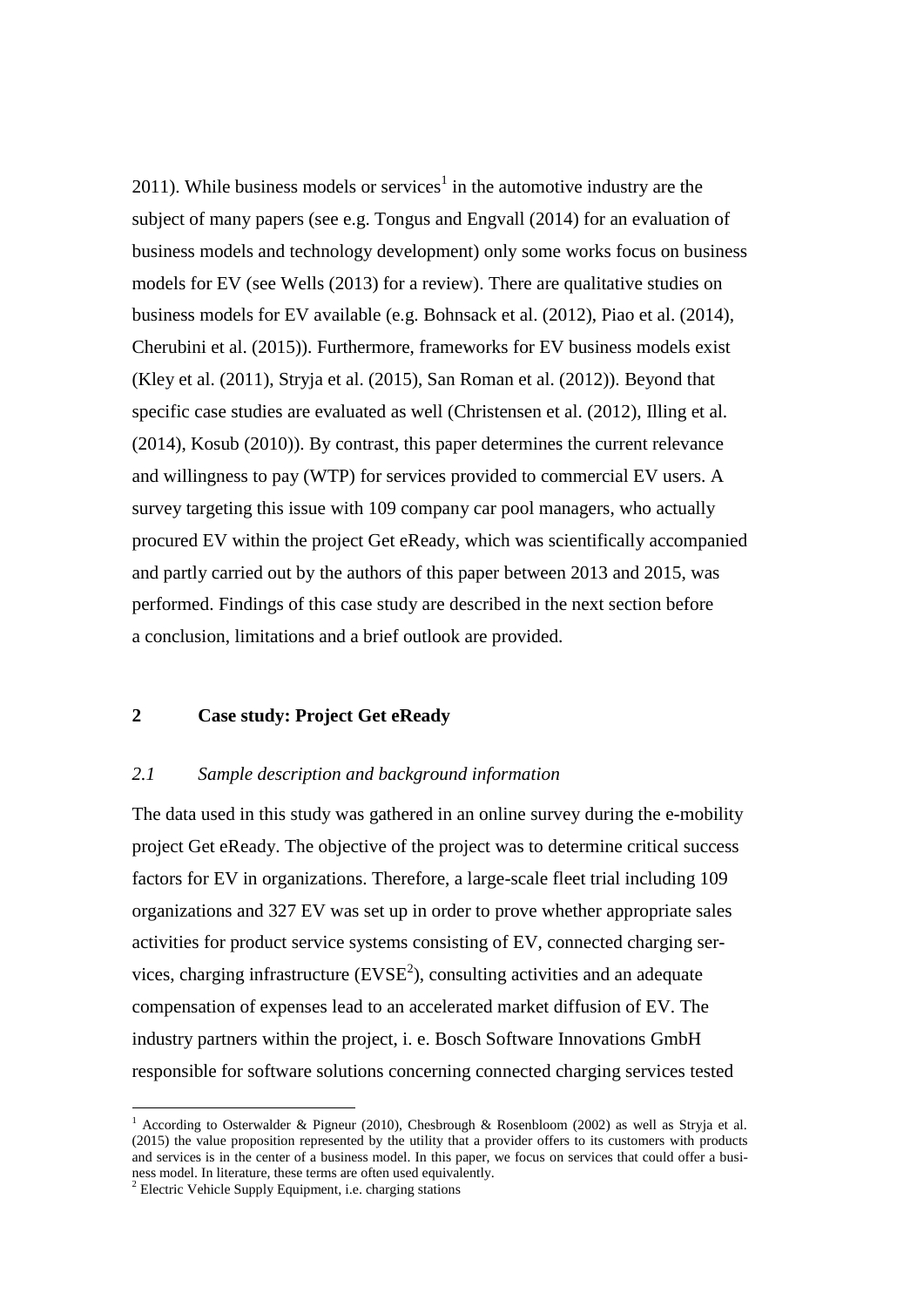in the project, Heldele GmbH responsible for EVSE and Athlon GmbH associated to the project for EV leasing purposes, pushed the sales activities for the product service systems offered. The scientific partners, i. e. Fraunhofer ISI and KIT, supported the sales activities by fleet consulting activities as well as the contractual project integration of the participating organizations (associated with a compensation of expenses granted and the commitment to acquire the number of EV contractually specified, to install and use project specific EVSE and the project specific connected charging services). Most of the EV were registered after their contractual integration (75 %). Due to long delivery periods, the time lag between these two events was three months on average. Almost all organizations installed the project specific EVSE after becoming part of the project (about 97 %). Preconditions for project participation were, that the organizations intended to participate at least with one EV, that the organizations were allocated in Baden-Württemberg and that they still applied for the program after intensive sales conversations leading to individual recommendations concerning individual constructual, security and telecommunication requirements. The organizations participated in the project between 7 and 27 months, 16 months on average. They received a monthly compensation of expenses for participating of up to 500 Euros net per full electric vehicle (BEV) or range extended electric vehicle (REEV) and 350 Euros net per plug-in hybrid electric vehicle (PHEV) for additional costs of project specific EVSE and for the still existent economic disadvantages of EV. Overall, the resulting compensation per EV ranged between 1,200 Euros and 13,200 Euros including 19 % VAT, 8,100 Euros on average. Fleet managers<sup>3</sup> of all 109 participating organizations were asked to fill out two surveys with a response rate of 100 % each, i.e. all organizations participating in the project answered both questionnaires.

According to the survey results, 75 % of the participating organizations were small and medium-sized companies with up to 250 employees. The allocation of EV within the Get eReady project represents the sectors of the participating

1

<sup>&</sup>lt;sup>3</sup> In the project Get eReady fleet managers, i. e. persons responsible for the organizations' car pools mostly involved in purchase decisions for the EV, as well as fleet EV users not involved in the EV purchase decisions, participated in the surveys. However, this article only focuses on the answers of the fleet managers.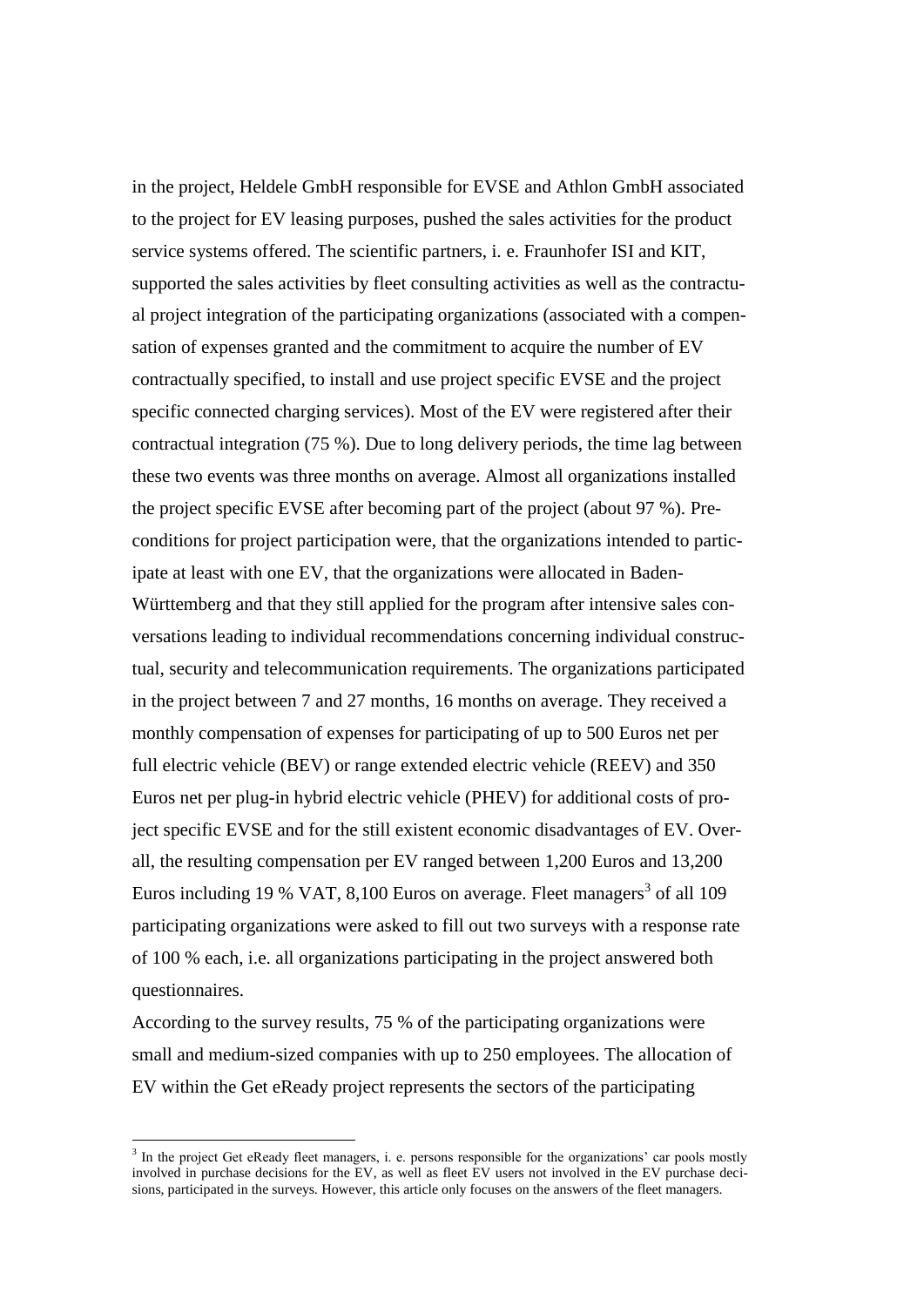organizations reasonably well, e. g. 36 % of the participating organizations and 35 % of the EV are allocated in the manufacturing sector  $(C)^4$ . Comparing the EV of the Get eReady project with new commercial EV registrations in Germany shows that the manufacturing sector (C) is overrepresented by 15 percentage points (pp), information and communication (J) is overrepresented by about 11 pp and public administration (O) is overrepresented by about 9 pp. On the other hand, wholesale and trade (G) is underrepresented by 20 pp. The sector of other service activities (S) is underrepresented by about 13 pp. Despite these discrepancies, results can be considered to be representative for the current commercial EV users in Germany.

The fleet managers and decision makers in the participating organizations are on average 45 years old (SD=12), are predominantly male (about 85 %) and are well educated. About half of them have completed academic studies and about 30 % have a degree at university entrance level or a master craftsman diploma. 50 % have a technical, about 40 % a commercial background. On average, the respondents have been employed for 16 years in their organizations (SD=12) and have an experience level with fleet management activities of 10 years on average (SD=10). Half of them dedicate more than 10 hours per month to fleet management activities, 25 % four hours or less and 25 % more than 20 hours.

#### *2.2 Relevance of different services*

In a workshop with the Get eReady partners in the year 2013, a set of different services potentially relevant for EV were identified in order to ask the fleet managers and decision makers of the participating organizations about the attractiveness and relevance of these services. Based on the fleet managers' answers, the project partners agreed to consider only the relevant services in the second survey with a focus on the WTP for these services [\(Table 1](#page-8-0) in the appendix). This set of services was completed by three additional services not in focus so far, but according to the authors of this study potentially relevant. These are on the one hand two alternatives of a smart charging energy service that could potentially be pro-

 4 Sectors distinguished according to NACE, Rev. 2.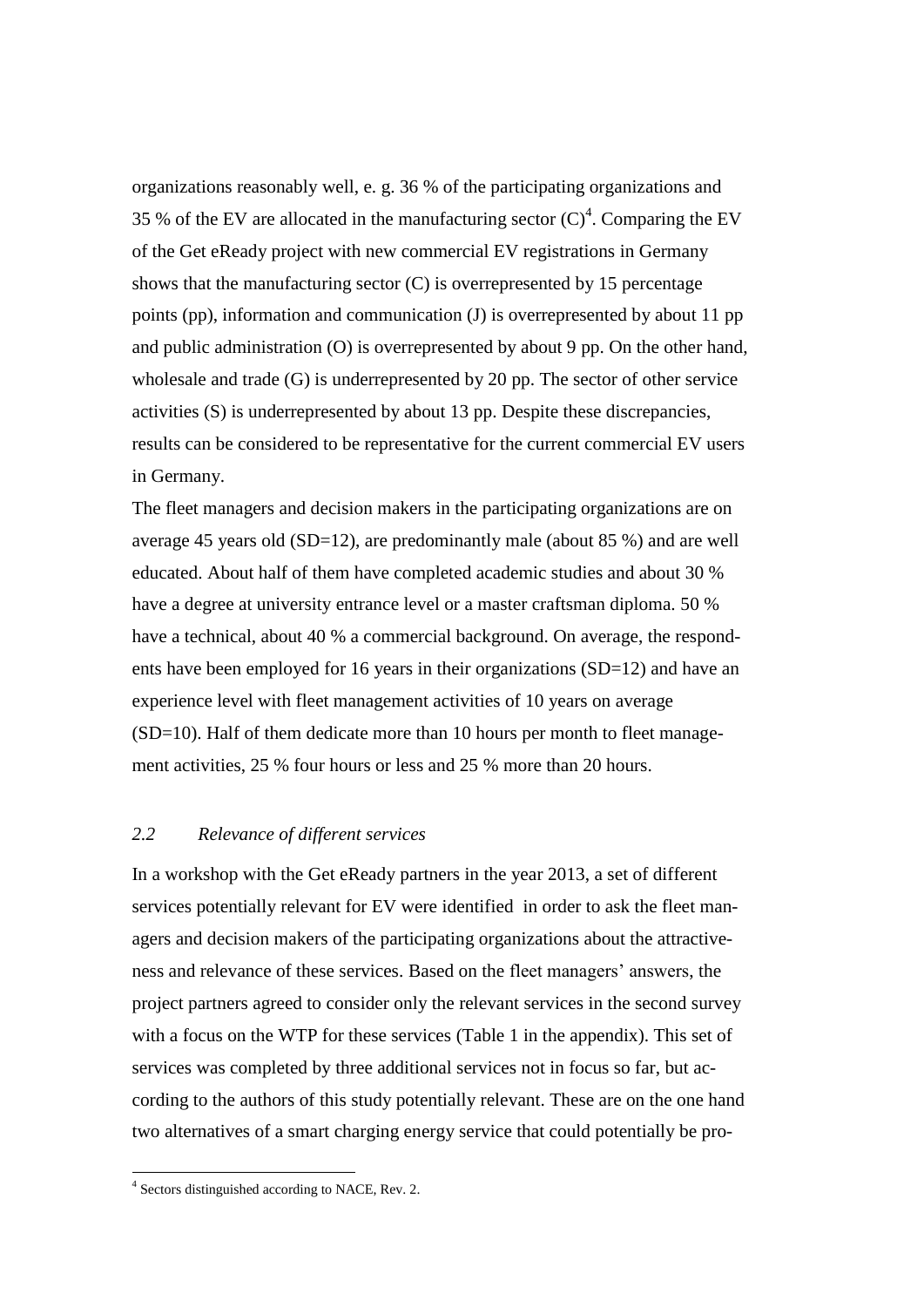vided by a Smart Charging Service Provider (SCSP) (Ensslen et al.,  $2014$ )<sup>5</sup> and on the other hand, the relevance and WTP of inductive EV charging as a service, which is potentially increasing the comfort level of EV charging.



<span id="page-4-0"></span>Figure 1: Relevance of e-mobility services in Get eReady<sup>6</sup> [Figure 1](#page-4-0) shows the results concerning stated relevance for the services considered in the survey. The most important services are: (1) the possibility to provide the own EVSE to other organizations, (2) the basic connected charging services including a web-based map displaying charging points including information about their current availability and a reservation function as well as (3) a smart charging tariff provided by a SCSP incentivizing EV users to hand over control of the charging processes to the SCSP scheduling the charging events in a costminimizing manner in order to co-create value. These are also considered as comparably most relevant by the Get eReady fleet managers according to paired ttests (cf. [Table 2](#page-9-0) in the appendix). (4) A smart charging tariff incentivizing EV users to hand over control for EV charging to a SCSP scheduling the charging

<u>.</u>

<sup>5</sup> This option of a new type of operator, the so-called SCSP, is contracting households and organizations and manages the charging of their EV. This operator considers the EV load shifting potentials and current price signals from electricity markets. Details about the value proposition of the SCSP are available in Ensslen et al. (2014).

<sup>&</sup>lt;sup>6</sup> Scale: 1 Not relevant; 2 Predominantly not relevant; 3 Rather not relevant; 4 Rather relevant; 5 Predominantly relevant; 6 Relevant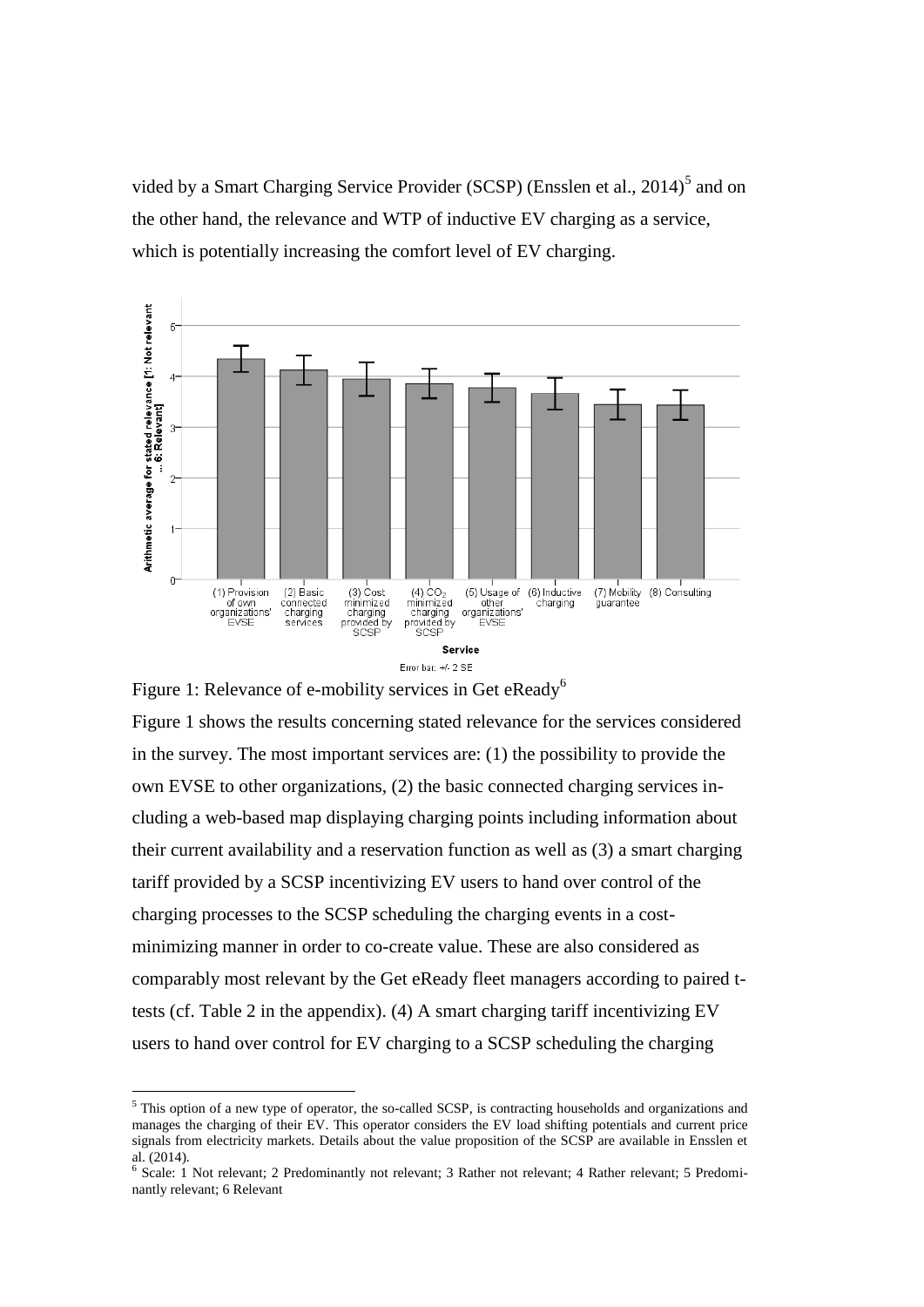events in a  $CO<sub>2</sub>$  minimizing manner and (5) the possibility to use EVSE of other organizations are somewhat less important, i.e. less important than (1). According to the respondents, (6) inductive charging, (7) mobility guarantees as well as (8) consulting activities for EV, infrastructure and car pools are least important amongst the services considered. Although some statistically significant differences between the services considered could be observed, most of them are on average considered to be rather relevant. In order to verify whether the differences observed in individuals' evaluations in the paired t-tests would also be valid if the samples were considered to be independent, additional pairwise comparisons with a one way analysis of variance were conducted  $(F(7,815) = 4.763, p<.001)$ . Results of multiple comparison t-tests according to Bonferroni (cf. [Table 2](#page-9-0) in the appendix) show significant differences between services 1 and 2 and services 7 and 8 as well as between services 1 and 6. It should be remarked, that services 1 and 2 were actively tested within the project, services 6 and 7 were not. This could indicate that actually experiencing a service might contribute to an increased acceptance of a service.

#### *2.3 WTP for different services*

Two different types of services can be distinguished: E-mobility services actively tested during the Get eReady field trial (services 1, 2, 5, 8) and other e-mobility services not actively tested in the field trial (services 3, 4, 6, 7). [Table 3](#page-9-1) in the appendix contains results for usage frequencies of the connected charging services tested within the project and [Table 4](#page-10-0) for WTP and corresponding cost assumptions. According to the results, the WTP per month and vehicle to get access to the Get eReady charging network (service fee) is higher for most of the participating organizations than the monthly costs. According to the results the participants charge the EV only scarcly at EVSE of other organizations. However, they frequently charge their EV at their own connected EVSE. The WTP for charging at own EVSE of most organizations seems as high as the current costs. Cost assumptions for all other connected charging services presented in Table 4 are higher than the WTP of most organizations.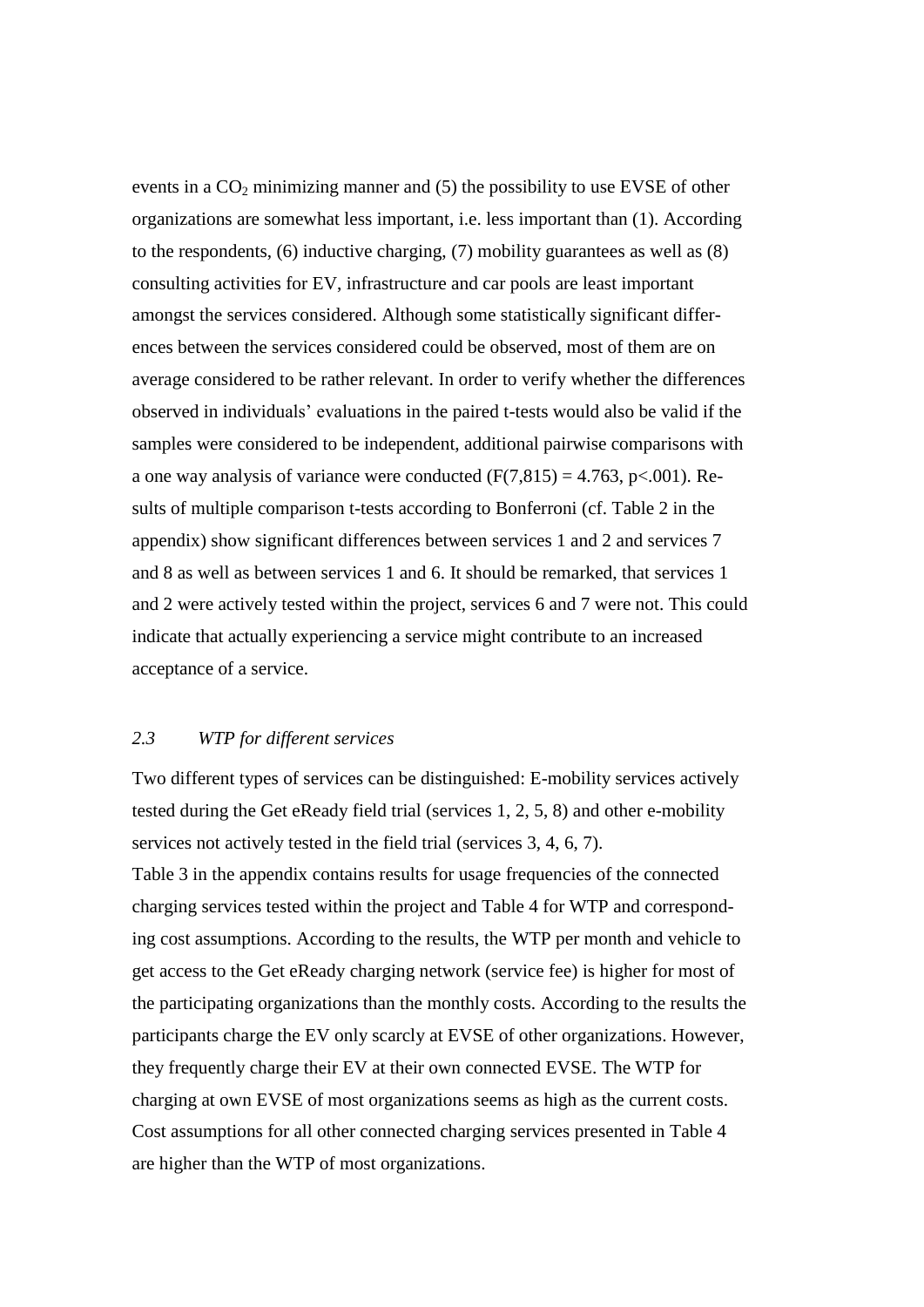As EV are frequently parked at the workplace for longer time periods, the control for charging EV incentivized by smart charging tariffs discussed in this study is handed over to the SCSP who is scheduling the charging events in a cost or  $CO<sub>2</sub>$  minimizing manner in order to co-create value.

WTP was measured with the Van Westendorp method (Reinecke et al. 2009) and is presented in [Table 5](#page-10-1) in the appendix. Using the Van Westendorp method is appropriate as this method supports to determine WTP for innovative services with unknown price conceptions as well as a so far missing competitive environment (Reinecke et al. 2009). All of these three criteria apply to the SCSP's value proposition. Furthermore, the Van Westendorp method is considered as a very efficient alternative to determine prices, that has been frequently disregarded (Reinecke et al. 2009). The method permits to determine the lower bound and the uppter bound of an acceptable price range. Furthermore, an optimal price point, which is maximizing the turnover, can be determined. Comparing the difference between the indifference price point and the optimal price point permits to derive estimates about the price sensitivities of the potential customers. Lower differences between the two price points implicate higher price sensitivities of the potential customers (Reinecke et al. 2009).

The SCSP's tariff consists of two price levels: (a) The price level for charging the EV as quickly as possible to guarantee a minimum amount of range, so that the EV could be used e.g. in cases of emergencies. (b) The price level for controlled EV charging of a SCSP who is scheduling the charging events in a cost or  $CO<sub>2</sub>$ minimizing manner.

The results concerning WTP for the two smart charging tariffs provided in [Table 5](#page-10-1) include complete and consistent answers from 57 fleet managers. The results indicate that the organizations' fleet managers are willing to pay somewhat less for the energy charged during the time they are handing over control of the charging process to the SCSP, if the SCSP minimizes costs  $(b_1)$ , compared to a single price level state of the art reference tariff without controlled EV charging. However, the price levels for the two tariffs do not differ significantly [\(Table 6](#page-11-0) in the appendix). On the other hand, they are willing to pay more compared to the reference tariff, if the charging events are scheduled by the SCSP in an environmental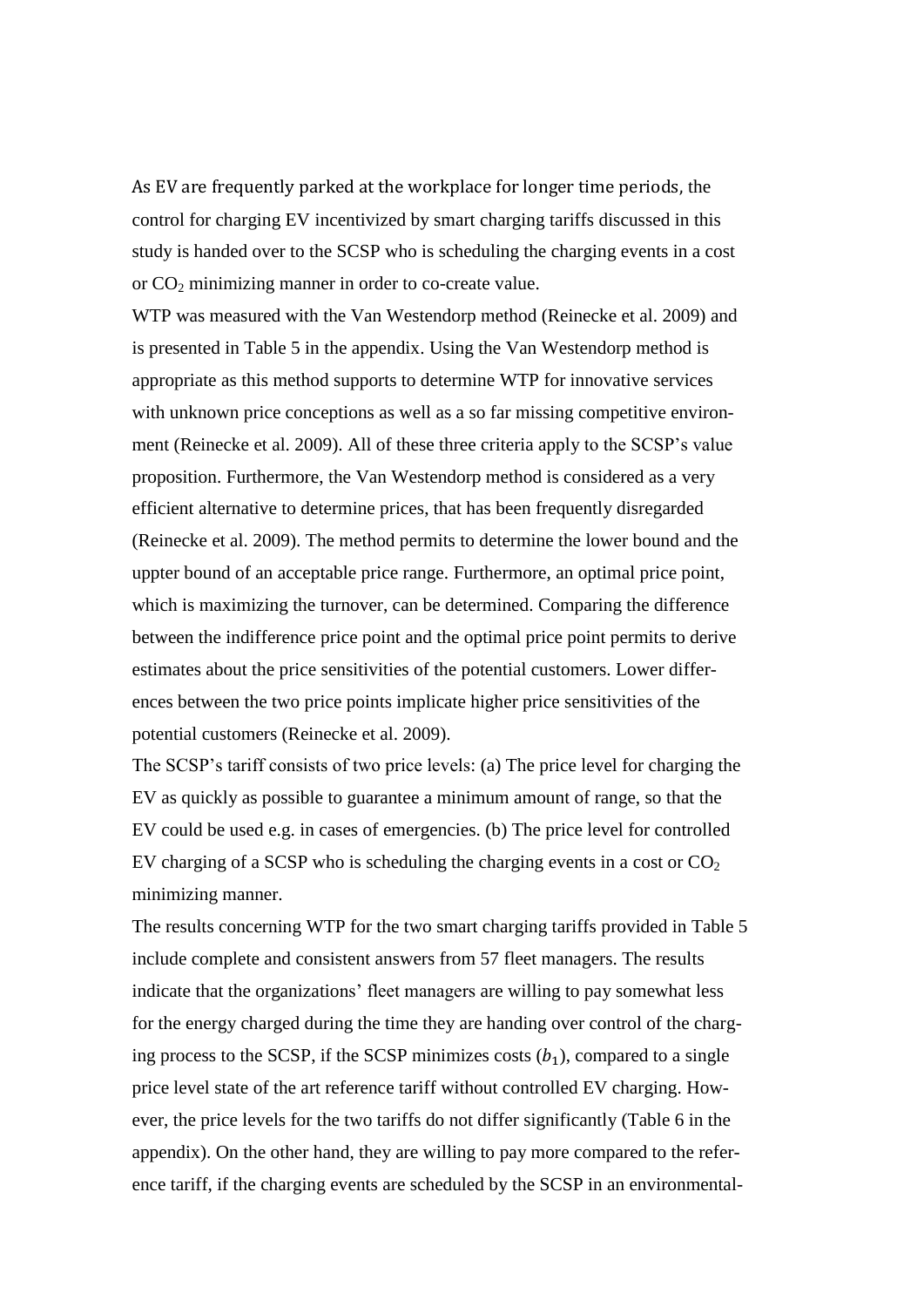ly friendly, i.e. in a  $CO_2$  minimizing manner ( $b_2$ ). Paired t-tests show that two of the four price curves measured differ significantly [\(Table 6\)](#page-11-0). Furthermore, respondents are also willing to pay a premium so their EV is directly charged up to an individual minimum range threshold after it was plugged in. Paired t-tests show that significant differences could be observed in three of the four price curves measured [\(Table 6\)](#page-11-0).

#### **3 Conclusion, limitations and outlook**

We showed that the connected charging services offered and tested within the Get eReady project are relevant to fleet managers in most of the participating organizations. However, our results seem ambiguous here: On the one hand, fleet managers state that connected charging services are relevant to them, particularly the possibility to provide their own EVSE to other organizations. On the other hand, we observe only sporadic usage of inter-organizational charging activities. Hence, the connected charging services tested within this case study may be interpreted as an "insurance" for the EV users. Furthermore, not only the e-mobility services tested within Get eReady are relevant to fleet managers, but also smart energy services, i. e. controlled EV charging by a SCSP. For this reason, we recommend to expand the existing Get eReady product service system offering by smart energy services. This would strengthen the arguments for connected charging infrastructure solutions as these form the basis for additional smart charging activities. However, the results concerning WTP for smart charging tariffs provided by a SCSP can be scrutinized as fleet managers come from organizations varying in size and internationalization. Electricity costs per kWh might vary largely between the organizations.

Future work could focus on analyzing costs and benefits of service systems consisting of EV, EVSE and corresponding services in order to provide an answer to the question whether offering suitable service systems can be supportive to EV adoption. Furthermore, acceptance in organizations for controlled EV charging in fleets should be studied more profoundly.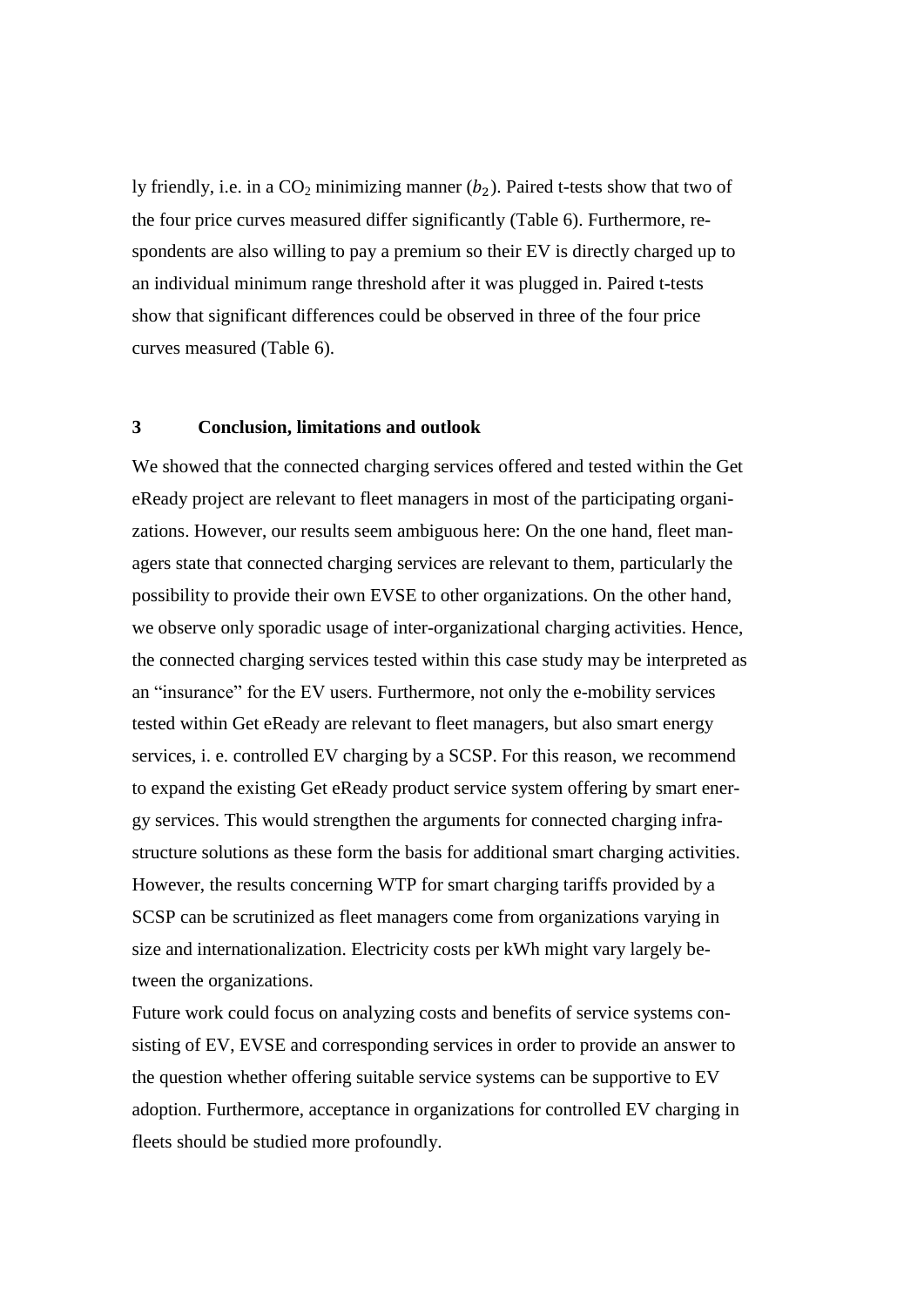### **Acknowledgements**

The research was made possible as part of the project Get eReady funded by the German Federal Ministry for Economic Affairs and Energy (FKZ 16SBW020D).

# **Appendix**

<span id="page-8-0"></span>Table 1: Services considered within the Get eReady project

| <b>Services considered</b>                                                                                                                                                                                                 | <b>Average scores</b><br>for services<br>considered in<br>the first survey<br>for fleet manag-<br>ers $(n \sim 40)$ | <b>Services</b><br>considered in<br>the second<br>survey for fleet<br>managers                                                                         |                       |  |  |
|----------------------------------------------------------------------------------------------------------------------------------------------------------------------------------------------------------------------------|---------------------------------------------------------------------------------------------------------------------|--------------------------------------------------------------------------------------------------------------------------------------------------------|-----------------------|--|--|
| Fleet consulting - Item: "Trips which are outside the range of EV can be distributed                                                                                                                                       | 5.3                                                                                                                 | $\bf{X}$                                                                                                                                               |                       |  |  |
| amongst conventional vehicles"                                                                                                                                                                                             |                                                                                                                     |                                                                                                                                                        |                       |  |  |
| Sharing of own organizations' EVSE over platform - Item: "My organization would<br>offer EV charging possibilities on the premises to other organizations against pay-<br>ment."                                           | 4.6                                                                                                                 | $\mathbf X$                                                                                                                                            |                       |  |  |
| Usage of other organizations' EVSE over platform - Item: "For my organization it                                                                                                                                           |                                                                                                                     |                                                                                                                                                        |                       |  |  |
| would be attractive to have the possibility to use EV charging possibilities of other                                                                                                                                      | 4.3                                                                                                                 | $\mathbf x$                                                                                                                                            |                       |  |  |
| organizations against payment."                                                                                                                                                                                            |                                                                                                                     |                                                                                                                                                        |                       |  |  |
| Display of current EVSE availability - Item: "Frequently access to publicly accessible<br>charging points is not possible because these are occupied by (conventional) vehicles."                                          | 3.9                                                                                                                 | X                                                                                                                                                      |                       |  |  |
| Web-based map displaying charging points - Item: "It is difficult to find out where<br>publicly accessible charging points are allocated."                                                                                 | 3.7                                                                                                                 | $\bf{X}$                                                                                                                                               | Results cf. Figure 1  |  |  |
| A EVSE reservation function - Item: "Frequently publicly accessible charging points                                                                                                                                        | 3.5                                                                                                                 | $\mathbf X$                                                                                                                                            |                       |  |  |
| are occupied by other EV."                                                                                                                                                                                                 |                                                                                                                     |                                                                                                                                                        |                       |  |  |
| Mobility guarantees (rental car option) - Item: "Trips that cannot by made with EV<br>due to their range limitations could be substituted by free of charge rental cars."                                                  | 3.3                                                                                                                 | $\bf{X}$                                                                                                                                               |                       |  |  |
| Using advertisement space on the EVSE for own advertisements - Item: "For our<br>organization it would be attractive to place advertisements on our charging station."                                                     | 3.1                                                                                                                 |                                                                                                                                                        |                       |  |  |
| Mobility guarantee (train travel option) – Item: "Trips that cannot by made with EV                                                                                                                                        | 2.5                                                                                                                 |                                                                                                                                                        |                       |  |  |
| due to their range limitations could be substituted by free of charge train trips."                                                                                                                                        |                                                                                                                     |                                                                                                                                                        |                       |  |  |
| Leasing of adverticement space on the own EVSE to other organizations – Item: "For<br>our organization it would be interesting from a financial point of view to rent adver-<br>tisement space on the charging point out." | 2.3                                                                                                                 | services not to be relevant for further<br>Representatives of the Get eReady<br>analyses during a workshop in the<br>project partners considered these |                       |  |  |
| Sharing of the own organizations' EV over a platform - Item: "For my organization it                                                                                                                                       |                                                                                                                     |                                                                                                                                                        |                       |  |  |
| would be attractive to rent fleet vehicles of our organization to other organizations."                                                                                                                                    | 2.0                                                                                                                 |                                                                                                                                                        |                       |  |  |
| Usage of EV from other organizations over a platform - Item: "For my organization it<br>would be attractive to use fleet vehicles of other organizations against payment."                                                 | 2.0                                                                                                                 |                                                                                                                                                        |                       |  |  |
| Separate registration and billing of private and business trips - Item: "For us it is a<br>problem that business and private trips can not be registered in a way that separate                                            | 1.6                                                                                                                 |                                                                                                                                                        | end of the year 2014. |  |  |
| billing is possible."                                                                                                                                                                                                      |                                                                                                                     |                                                                                                                                                        |                       |  |  |
| Billing of charging events                                                                                                                                                                                                 | Representatives of of the Get                                                                                       |                                                                                                                                                        |                       |  |  |
| Roaming                                                                                                                                                                                                                    | eReady project partners considered                                                                                  |                                                                                                                                                        |                       |  |  |
| Authorized repair shops                                                                                                                                                                                                    | these services not to be relevant for                                                                               |                                                                                                                                                        |                       |  |  |
| Breakdown- and maintenance service                                                                                                                                                                                         | further analyses during a workshop                                                                                  |                                                                                                                                                        |                       |  |  |
| EV specific add-on for fleet management systems                                                                                                                                                                            | in the end of the year 2013.                                                                                        |                                                                                                                                                        |                       |  |  |

Annotation concerning the measurement scale for the items on the services considered:

1 Not applicable at all; 2 Predominantly not applicable; 3 Rather not applicable; 4 Rather applicable; 5 Predominantly applicable; 6 Completely appicable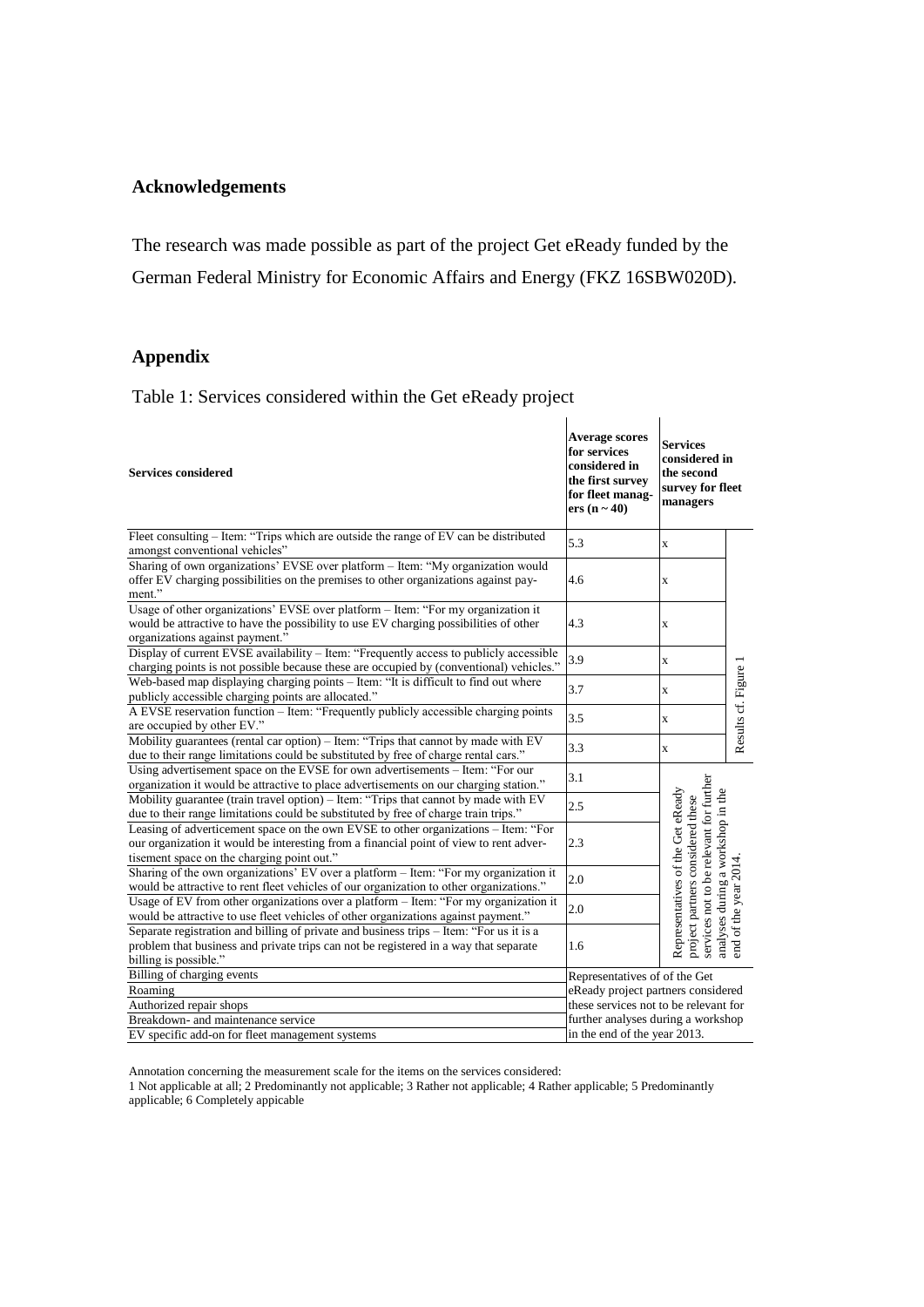| Basic connected charging services (2)                          | n.s. (n.s.)                                    |                                                                 |                                                                               |                                                                       |                                                                                   |                                      |                        |
|----------------------------------------------------------------|------------------------------------------------|-----------------------------------------------------------------|-------------------------------------------------------------------------------|-----------------------------------------------------------------------|-----------------------------------------------------------------------------------|--------------------------------------|------------------------|
| Cost minimized charging provided by<br>SCSP(3)                 |                                                | $n.s. (n.s.)$ $n.s. (n.s.)$                                     |                                                                               |                                                                       |                                                                                   |                                      |                        |
| CO <sub>2</sub> minimized charging provided by<br>SCSP(4)      | $**$ (n.s.)                                    | n.s. (n.s.)                                                     | $n.s.$ $(n.s.)$                                                               |                                                                       |                                                                                   |                                      |                        |
| Usage of charging infrastructure of other<br>organizations (5) | *** $(n.s.)$                                   | $** (n.s.)$                                                     | $n.s.$ $(n.s.)$                                                               | n.s. (n.s.)                                                           |                                                                                   |                                      |                        |
| Inductive charging (6)                                         | ** $(*)$                                       | $** (n.s.)$                                                     | n.s. (n.s.)                                                                   | n.s. (n.s.)                                                           | n.s. (n.s.)                                                                       |                                      |                        |
| Mobility guarantee (7)                                         | *** (***)                                      | *** $(*)$                                                       | $*(n.s.)$                                                                     | $*(n.s.)$                                                             | $*(n.s.)$                                                                         | n.s. (n.s.)                          |                        |
| Consulting $(8)$                                               | *** (***)                                      | *** $(*)$                                                       | $** (n.s.)$                                                                   | $*(n.s.)$                                                             | $*(n.s.)$                                                                         | n.s. (n.s.)                          | n.s. (n.s.)            |
|                                                                | Provision of own organ-<br>Ξ<br>izations' EVSE | Basic connected charg-<br>$\widehat{\circ}$<br>services<br>gui. | charging tariff provided<br>Cost optimal smart<br>ල<br>SCSP<br>$\chi_{\rm d}$ | CO <sub>2</sub> optimized charging<br>$\bigoplus$<br>provided by SCSP | other<br>Usage of charging<br>$\widehat{5}$<br>infrastructure of<br>organizations | $\circledcirc$<br>Inductive charging | Mobility guarantee (7) |

<span id="page-9-0"></span>Table 2: Paired samples t-test results and Post Hoc ANOVA results (in brackets) for different services

Annotation: \*p<.05, \*\*p<.01, \*\*\*p<.001, n.s.: not significant

|                                                                                                               |     | N    |       | Number of charging hours / usages per month |          |            |                    |          |          |  |  |
|---------------------------------------------------------------------------------------------------------------|-----|------|-------|---------------------------------------------|----------|------------|--------------------|----------|----------|--|--|
|                                                                                                               | Va- | Mis- |       | Std.                                        |          |            | <b>Percentiles</b> |          |          |  |  |
| <b>Service</b>                                                                                                | lid | sing | Mean  | Devi-<br>ation                              | Min      | <b>Max</b> | 25                 | 50       | 75       |  |  |
| <b>Reservations</b>                                                                                           | 82  | 27   | 2.00  | 6.90                                        | $\Omega$ | 50         | $\Omega$           | $\Omega$ | 1        |  |  |
| Charging at the own EVSE                                                                                      | 81  | 28   | 64.47 | 90.51                                       | $\Omega$ | 600        | 15                 | 32       | 80       |  |  |
| Charging of others at the own<br>organizations' EVSE within a<br>regional charging network (Get<br>eReady)    | 73  | 36   | 1.74  | 6.42                                        | $\Omega$ | 50         | $\Omega$           | $\Omega$ | $\Omega$ |  |  |
| Charging of others at the own<br>organizations' EVSE within a<br>supra-regional charging network<br>(Hubject) | 74  | 35   | 1.24  | 6.16                                        | $\Omega$ | 50         | $\Omega$           | $\Omega$ | $\theta$ |  |  |
| Charging at other organizations'<br>EVSE within a regional charging<br>network (Get eReady)                   | 76  | 33   | 3.45  | 10.41                                       | $\Omega$ | 60         | $\Omega$           | $\Omega$ |          |  |  |
| Charging at other organizations'<br>EVSE within a supra-regional<br>charging network (Hubject)                | 78  | 31   | 4.42  | 18.38                                       | $\Omega$ | 120        | $\theta$           | $\Omega$ | $\Omega$ |  |  |

## <span id="page-9-1"></span>Table 3: Usage frequency of connected charging services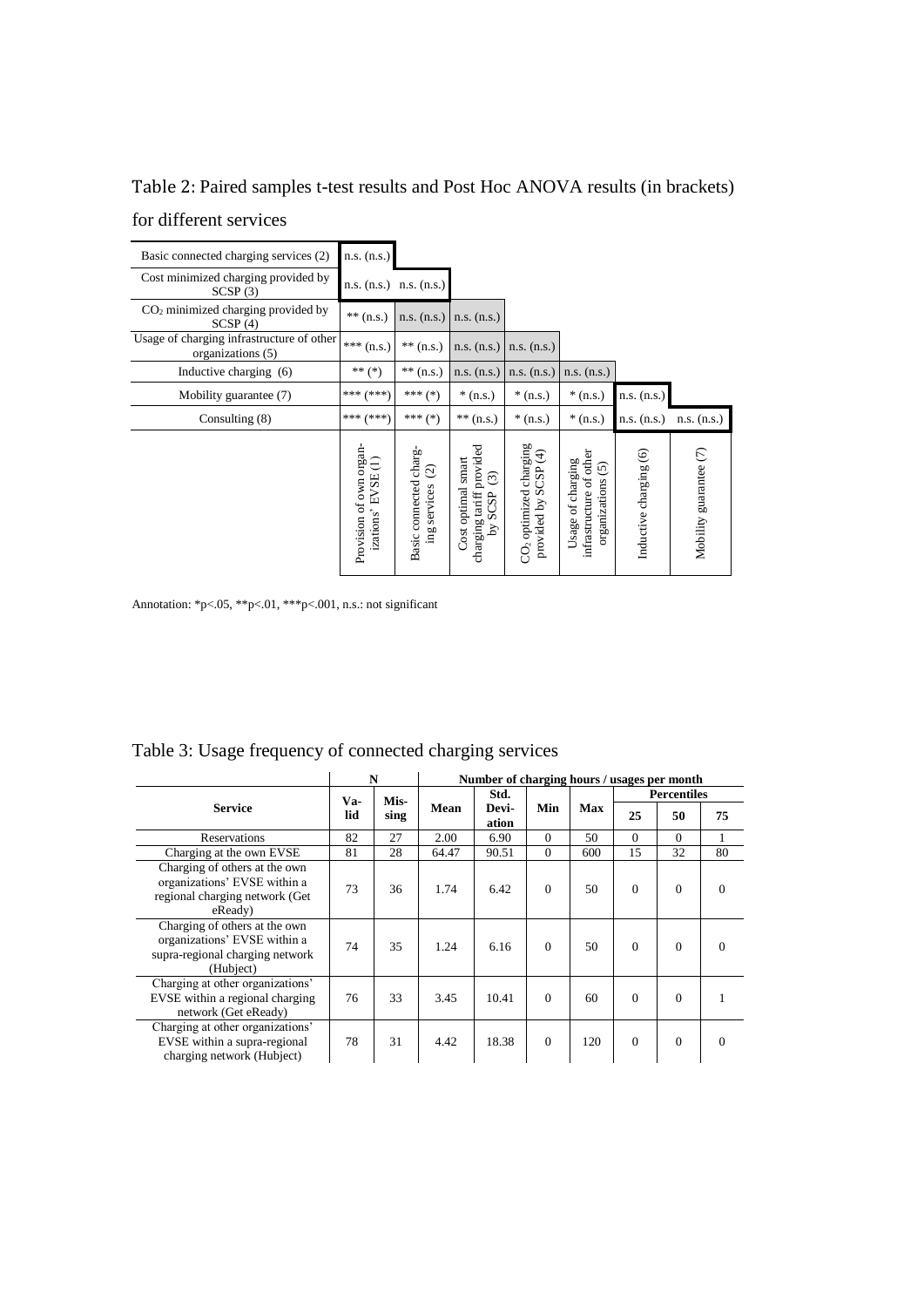|                | Pricing                              |                       |     |                    |        | WTP / Expected refund [in Euros] |         |                    |    |     |
|----------------|--------------------------------------|-----------------------|-----|--------------------|--------|----------------------------------|---------|--------------------|----|-----|
| <b>Service</b> | model                                | Cost assump-<br>tions |     |                    |        |                                  |         | <b>Percentiles</b> |    |     |
|                | (payment<br>frequency<br>and object) |                       | lid | $Va-$ Mis-<br>sing | Mean   | <b>SD</b>                        | Min Max | 25                 | 50 | 75  |
| Activation fee | One time per<br>organization         | 248.65                | 89  | 20                 | 102.18 | 145.09                           | 1000    | 10                 | 50 | 135 |

Monthly per

charging hour

Credit per

<span id="page-10-0"></span>Table 4: WTP for e-mobility services

M2M Monthly per

Service fee Monthly per EV

Charging at the own  $EVSE^7$  Pay per

EVSE maintenance

Regional provision of EVSE

1

| $1001$ can provide the $11$ can be $11$ can be $11$ can be $11$ can be $11$ can be $11$ can be $11$ can be $11$ can be $11$ can be $11$ can be $11$ c<br>$(in$ Get eReady) $\delta$ | $\alpha$                                | $1.001 - 0.0111$<br>charging hour $3.10$ ( $> 3.3$ kW) | 52 | 57 | 1.65           | 1.56   | $\Omega$     | 6    |              |                | 2.75   |
|-------------------------------------------------------------------------------------------------------------------------------------------------------------------------------------|-----------------------------------------|--------------------------------------------------------|----|----|----------------|--------|--------------|------|--------------|----------------|--------|
| Supra-regional provision of<br>EVSE (in Hubject)                                                                                                                                    | Credit per<br>charging hour             | n. a.                                                  | 55 | 54 | 1.82           | 1.95   | $\Omega$     | 10   | $\Omega$     | 1              | 3      |
| Usage of EVSE of other<br>organizations within a<br>regional charging network<br>(Get eReady) <sup>9</sup>                                                                          | Pay per<br>charging hour                | $1.95 \ (\leq 3.3 \text{ kW})$<br>$3.95 (> 3.3$ kW)    | 57 | 52 | $\mathfrak{2}$ | 1.74   | $\Omega$     | 6    | 1            | $\mathfrak{2}$ | 3      |
| Usage of EVSE of other<br>organizations within a<br>supra-regional charging<br>network (Hubject)                                                                                    | Pay per<br>charging hour                | n. a.                                                  | 57 | 52 | 1.82           | 1.71   | $\Omega$     | 6    | $\Omega$     | $\overline{2}$ | 3      |
| Mobility guarantee (free<br>usage of a rental car at 20<br>days per year)                                                                                                           | Pay per EV<br>per year                  | n. a.                                                  | 86 | 23 | 98.6           | 190.45 | $\Omega$     | 1200 | $\Omega$     | 22.5           | 100    |
| Consulting                                                                                                                                                                          | One time<br>payment per<br>organization | 1,000                                                  | 86 | 23 | 70.88          | 121.17 | $\Omega$     | 500  | $\Omega$     | $\Omega$       | 100    |
| Inductive charging                                                                                                                                                                  | One time<br>payment per<br>EV           | n. a.                                                  | 84 | 25 | 309.89         | 686.77 | $\mathbf{0}$ | 5000 | $\mathbf{0}$ | 22.5           | 437.50 |

Reservation | Pay per use | 1.00 | 76 | 33 | 1.08 | 1.80 | 0 | 10 | 0 | 0.50 | 1

 $1.00 \leq 3.3$  kW)

EVSE  $\begin{array}{|c|c|c|c|c|c|c|c|c|} \hline 54.20 & 89 & 20 & 19.38 & 21.61 & 0 & 100 & 5 & 10 & 25 \ \hline \end{array}$ 

EVSE 15.00 95 14 1.85 2.24 1 15 1 1

 $\begin{bmatrix} \text{Im} \text{y} \text{ per} \\ \text{EV} \end{bmatrix}$  2.45  $\begin{bmatrix} 87 & 22 & 8.52 & 13.6 & 0 & 100 & 2 & 5 & 10 \end{bmatrix}$ 

0.95 (≤ 3.3 kW) 0.85 (> 3.3 kW) <sup>58</sup> <sup>51</sup> 0.93 1.25 <sup>0</sup> <sup>5</sup> <sup>0</sup> 0.5 <sup>2</sup>

<span id="page-10-1"></span>Table 5: WTP for smart charging tariffs of a SCSP (n=57)

|                                                                                                                                | <b>Optimal price</b><br>point | <b>Indifference</b><br>price point | Point of<br>marginal<br>cheapness | Point of<br>marginal<br>expensiveness |
|--------------------------------------------------------------------------------------------------------------------------------|-------------------------------|------------------------------------|-----------------------------------|---------------------------------------|
| Reference tariff with a single price level                                                                                     | $2.65 \in$                    | $3.55 \in$                         | $1.30 \in$                        | $5.00 \in$                            |
| First price level: Direct charing so the minum<br>range threshold is reached as quickly as possible.                           | $2.95 \in$                    | 3.80 €                             | 1.70€                             | 5.90 €                                |
| <b>Second price level:</b> SCSP controls the charging<br>processes in cost minimizing manner.                                  | 2.60€                         | $3.15 \in$                         | 1.40€                             | 4.95€                                 |
| <b>Second price level:</b> SCSP controls the charging<br>processes in an environmentally friendly, $CO2$<br>minimizing manner. | $3.25 \in$                    | $3.85 \in$                         | 1.70€                             | $5.25 \in$                            |

 $7$  Excluded outlier: 1 respondent with WTP of 85 Euros per charging hour

<sup>&</sup>lt;sup>8</sup> Excluded outlier: 1 respondent expecting credit of 95 Euros per charging hour

<sup>9</sup> Excluded outlier: 1 respondent with WTP of 395 Euros per charging hour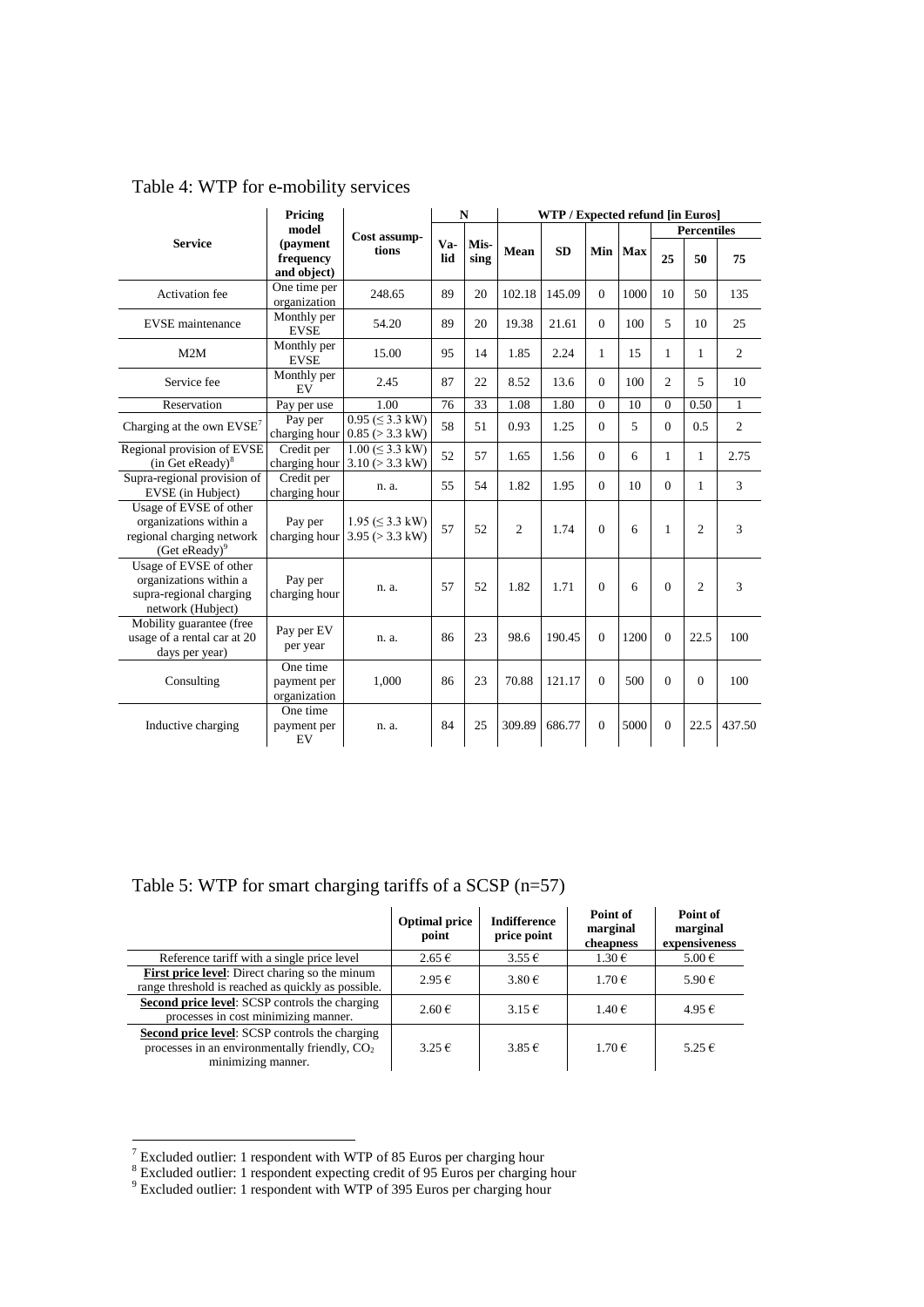<span id="page-11-0"></span>Table 6: Differences between WTP for the two price level smart charging tariffs of a SCSP controlling charging events of EV and a state of the art single price level reference tariff without controlled charging

| <b>Pairwise comparisons</b>                                                                                    | <b>WTP</b> compared | <b>Paired differences</b> |      |         |    |                 |  |
|----------------------------------------------------------------------------------------------------------------|---------------------|---------------------------|------|---------|----|-----------------|--|
|                                                                                                                |                     | Mean                      | SЕ   | t       | df | Sig. (2-tailed) |  |
| Reference tariff vs.                                                                                           | Too expensive       | $-0.59$                   | 0.26 | $-2.25$ | 49 | 0.029           |  |
| (a) First price level with direct charing<br>so the minum range threshold is reached<br>as quickly as possible | Expensive           | $-0.50$                   | 0.22 | $-2.28$ | 49 | 0.027           |  |
|                                                                                                                | Cheap               | $-0.28$                   | 0.13 | $-2.08$ | 49 | 0.042           |  |
|                                                                                                                | Too cheap           | $-0.12$                   | 0.07 | $-1.65$ | 49 | 0.106           |  |
| Reference tariff vs.                                                                                           | Too expensive       | 0.20                      | 0.30 | 0.67    | 47 | 0.507           |  |
| $(b_1)$ Second price level with SCSP                                                                           | Expensive           | 0.18                      | 0.25 | 0.73    | 47 | 0.469           |  |
| controlling the charging processes in                                                                          | Cheap               | 0.06                      | 0.15 | 0.37    | 47 | 0.711           |  |
| cost minimizing manner                                                                                         | Too cheap           | 0.07                      | 0.07 | 1.05    | 47 | 0.300           |  |
| Reference tariff vs.                                                                                           | Too expensive       | $-0.64$                   | 0.37 | $-1.72$ | 48 | 0.091           |  |
| $(b2)$ Second price level with SCSP                                                                            | Expensive           | $-0.45$                   | 0.28 | $-1.61$ | 48 | 0.114           |  |
| controlling the charging processes in                                                                          | Cheap               | $-0.53$                   | 0.20 | $-2.68$ | 48 | 0.010           |  |
| $CO2$ minimizing manner                                                                                        | Too cheap           | $-0.32$                   | 0.15 | $-2.17$ | 48 | 0.035           |  |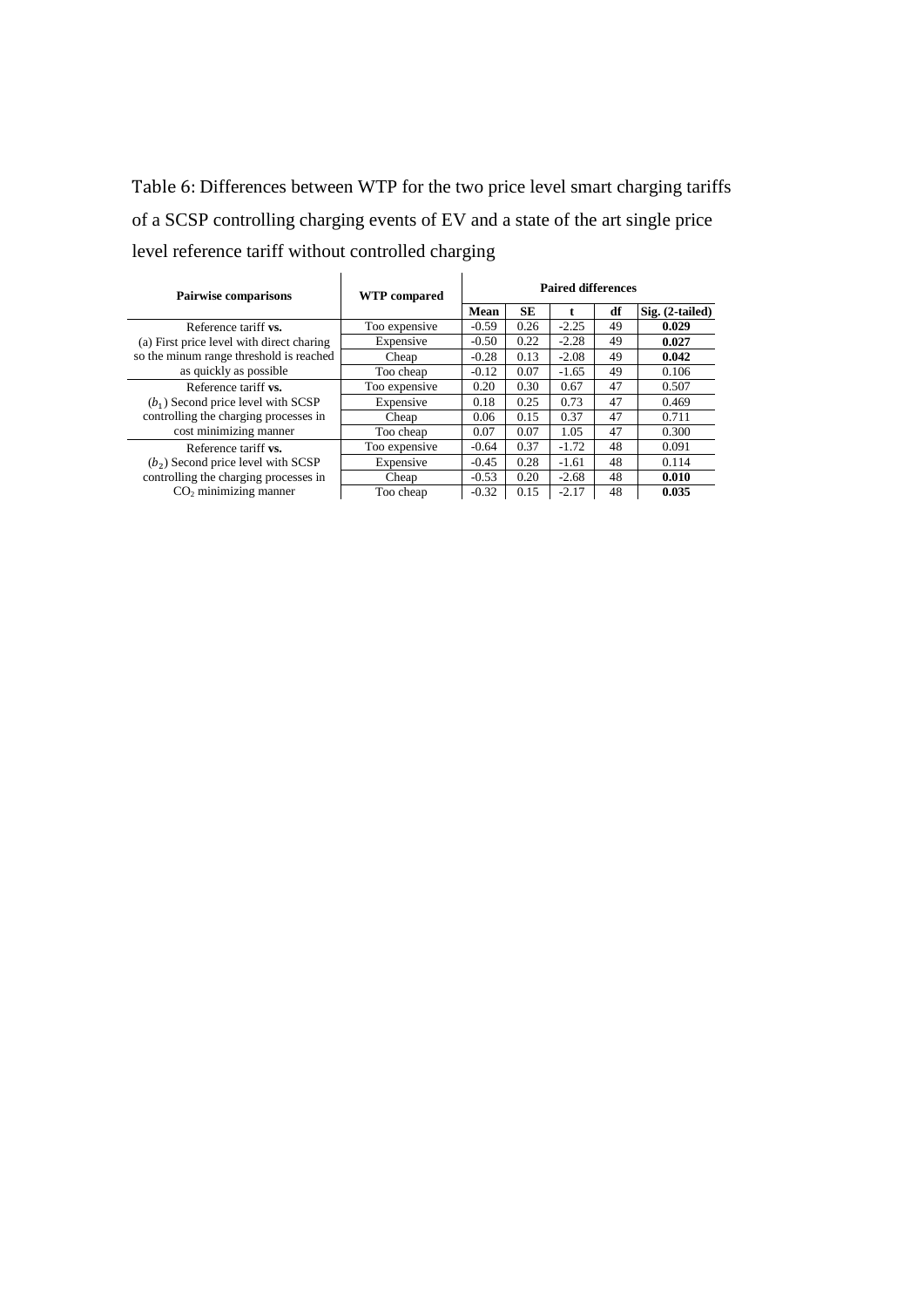#### **References**

- Bohnsack, R., Pinkse, J., Kolk, A. (2014). Business models for sustainable technologies: Exploring business model evolution in the case of electric vehicles, Research Policy 43 (2), 284-300, <http://dx.doi.org/10.1016/j.respol.2013.10.014>
- Cherubini, S., Iasevoli, G., Michelini, L. (2015). Product-service systems in the electric car industry: critical success factors in marketing. Journal of Cleaner Production 97, 40-49, http://dx.doi.org/10.1016/j.jclepro.2014.02.042
- Chesbrough, H.; Rosenbloom, R. S. (2002). The role of the business model in capturing value from innovation!: evidence from Xerox Corporation's technology spinoff companies. Industrial and Corporate Change 11 (3), 529–555.
- Christensen, T.B., Wells, P., Cipcigan, L. (2012). Can innovative business models overcome resistance to electric vehicles? Better Place and battery electric cars in Denmark, Energy Policy 48, 498-505, <http://dx.doi.org/10.1016/j.enpol.2012.05.054>
- Ensslen, A., Ringler, P., Jochem, P., Keles, D., Fichtner, W. (2014). About business model specifications of a smart charging manager to integrate electric vehicles into the German electricity market. Proceedings of 14th IAEE European Conference, Rome, Italy.
- IEA International Energy Agency (2015). Global EV Outlook 2015. http://www.iea.org/evi/Global-EV-Outlook-2015-Update\_1page.pdf.
- Illing, B., Warweg, O., & Hartung, P. (2014). Cost-utility analysis to evaluate business cases for electric vehicle market integration. European Energy Market (EEM), 2014 11th International Conference on the European Energy Market, Krakow, Poland, http://dx.doi.org/10.1109/EEM.2014.6861270
- Kley, F., Lerch, C., Dallinger, D. (2011). New business models for electric cars— A holistic approach, Energy Policy 39 (6), June 2011, 3392-3403, <http://dx.doi.org/10.1016/j.enpol.2011.03.036>
- Kosub, J. (2010). Transitioning to a greener fleet: a cost-benefit analysis of a vehicle fleet program at the texas general land office in Austin, Texas, Doctoral dissertation, Texas State University.
- Osterwalder, A., Pigneur, Y. (2010). Business Model Generation: A Handbook for Visionaries, Game Changers, and Challengers, Amsterdam: John Wiley & Sons, ISBN: 978-0470876411.
- Piao, J., McDonald, M., Preston, J. A. (2014). cost benefit analysis of electric vehicles-a UK case Study. In Transport Research Arena (TRA) 5th Conference: Transport Solutions from Research to Deployment, http://tra2014.traconference.eu/papers/pdfs/TRA2014\_Fpaper\_17738.pdf